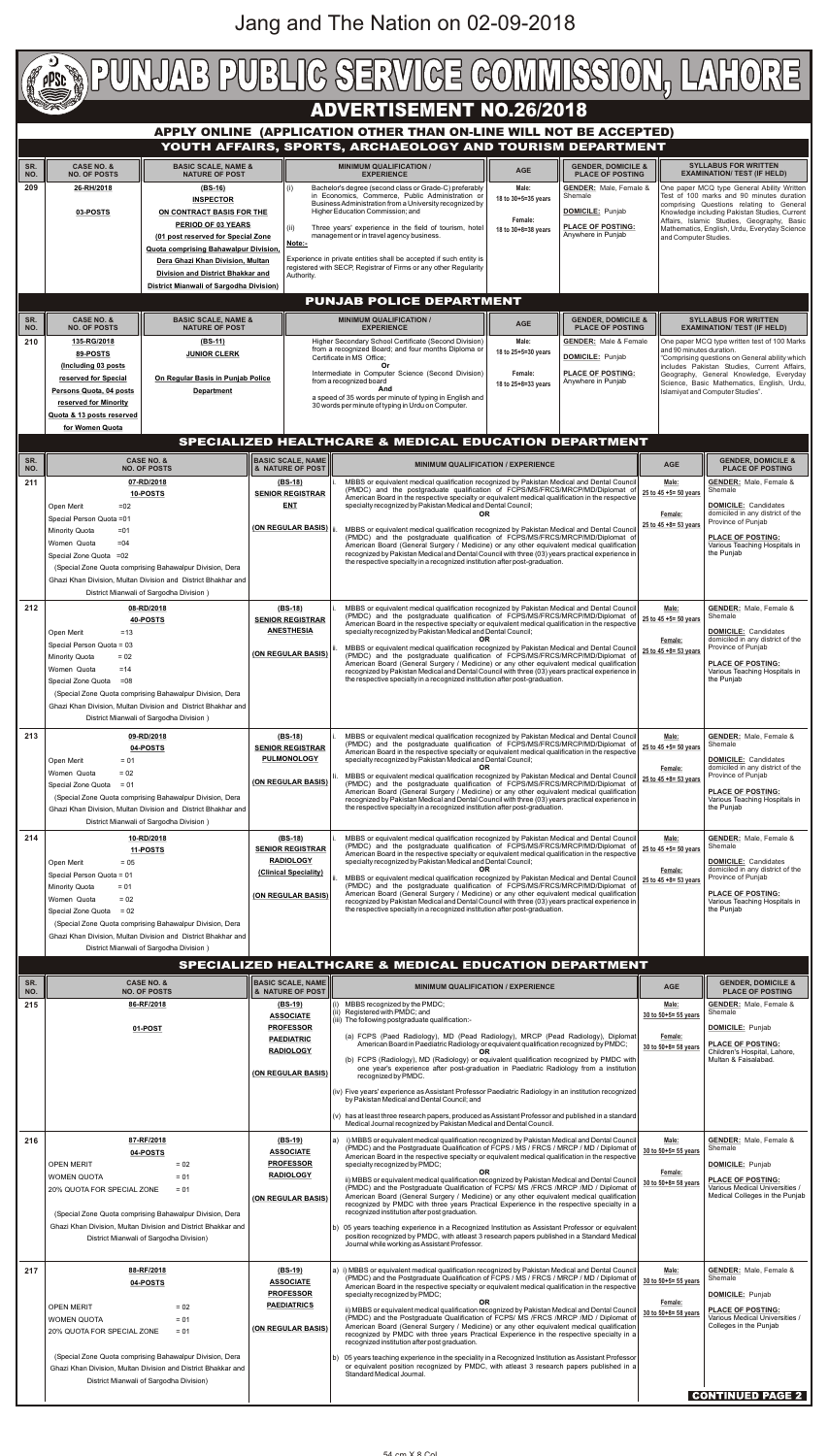**ADVERTIGE COMMISSION, LAHORE** 

 $\sqrt{\mathsf{Page-2}}$ 

| SR.<br>NO. | <b>CASE NO. &amp;</b><br><b>NO. OF POSTS</b> | <b>BASIC SCALE, NAME</b><br><b>8 NATURE OF POST III</b> | <b>MINIMUM QUALIFICATION / EXPERIENCE</b>                                                                                                                                                                                                                                                                                                                                                                                                                                                                                                                                                                      | <b>AGE</b>                      | <b>GENDER, DOMICILE &amp;</b><br><b>PLACE OF POSTING</b>                                                                                                   |
|------------|----------------------------------------------|---------------------------------------------------------|----------------------------------------------------------------------------------------------------------------------------------------------------------------------------------------------------------------------------------------------------------------------------------------------------------------------------------------------------------------------------------------------------------------------------------------------------------------------------------------------------------------------------------------------------------------------------------------------------------------|---------------------------------|------------------------------------------------------------------------------------------------------------------------------------------------------------|
| 218        | 89-RF/2018                                   | (BS-19)<br><b>ASSOCIATE</b>                             | a) i) MBBS or equivalent medical qualification recognized by Pakistan Medical and Dental Council (PMDC) and the Postgraduate<br>Qualification of FCPS / MS / FRCS / MRCP / MD / Diplomat of American Board in the respective specialty or equivalent medical<br>qualification in the respective specialty recognized by PMDC;                                                                                                                                                                                                                                                                                  | Male:<br>30 to 50+5= 55 years   | <b>GENDER:</b> Male, Female &<br>Shemale                                                                                                                   |
|            | 01-POST                                      | <b>PROFESSOR</b><br><b>NEPHROLOGY</b>                   | <b>OR</b><br>ii) MBBS or equivalent medical qualification recognized by Pakistan Medical and Dental Council (PMDC) and the Postgraduate<br>Qualification of FCPS/ MS /FRCS /MRCP /MD / Diplomat of American Board (General Surgery / Medicine) or any other equivalent<br>medical qualification recognized by PMDC with three years Practical Experience in the respective specialty in a recognized institution                                                                                                                                                                                               | Female:<br>30 to 50+8= 58 years | <b>DOMICILE: Punjab</b><br><b>PLACE OF POSTING:</b><br>Various Teaching Medical                                                                            |
|            |                                              | (ON REGULAR BASIS)                                      | after post graduation.<br>Five years teaching experience as Assistant Professor Nephrology in the institution(s) recognized by PMDC with at least three<br>research papers published in the Standard Medical Journals (duly evaluated in the prescribed manner) while working as Assistant<br>Professor Nephrology.                                                                                                                                                                                                                                                                                            |                                 | Universities / Colleges in the<br>Punjab                                                                                                                   |
| 219        | 90-RF/2018                                   | $(BS-20)$<br><b>PROFESSOR OF</b>                        | MBBS or equivalent medical qualification recognized by Pakistan Medical and Dental Council (PMDC) and the postgraduate<br>a. i)<br>qualification of FCPS/ MS/FRCS/MRCP/MD/Diplomat of American Board in the respective specialty or equivalent medical<br>qualification in the respective specialty recognized by PMDC.                                                                                                                                                                                                                                                                                        | Male:<br>35 to 50+5= 55 years   | <b>GENDER:</b> Male, Female &<br>Shemale                                                                                                                   |
|            | 01-POST                                      | <b>ANESTHESIA</b><br>(REGULAR BASIS)                    | <b>OR</b><br>ii) MBBS or equivalent medical qualification recognized by Pakistan Medical and Dental Council (PMDC) and the postgraduate<br>qualification of FCPS/ MS/FRCS/MRCP/MD/Diplomat of American Board (General Surgery / Medicine) or any other equivalent<br>medical qualification recognized by PMDC with three years practical experience in the respective specialty in a recognized institution<br>after post graduation.<br>Three years teaching experience as Associate Professor or an equivalent position recognized by the PMDC:                                                              | Female:<br>35 to 50+8= 58 years | <b>DOMICILE:</b> Candidates<br>domiciled in any district of the<br>Province of Punjab<br><b>PLACE OF POSTING:</b><br>Various Medical Universities /        |
|            |                                              |                                                         | Provided that the total teaching experience as Assistant / Associate Professor is not less than 08 years or 09 years teaching experience<br>as Assistant Professor in a recognized institution with atleast 05 research papers published in a standard medical journal while working<br>as Assistant / Associate Professor.                                                                                                                                                                                                                                                                                    |                                 | Colleges in the Punjab                                                                                                                                     |
| 220        | 91-RF/2018                                   | (BS-20)<br><b>PROFESSOR OF</b>                          | Qualification as prescribed in Clause (i) or (ii) for initial recruitment to the post of Assistant Professor as under:-<br>a)<br>MBBS or equivalent medical qualification recognized by Pakistan Medical and Dental Council (PMDC) and the postgraduate<br>qualification of FCPS/ MS/FRCS/MRCP/MD/Diplomat of American Board in the respective speciality or equivalent medical                                                                                                                                                                                                                                | Male:<br>35 to 50+5= 55 years   | <b>GENDER:</b> Male, Female &<br>Shemale                                                                                                                   |
|            | 01-POST                                      | <b>CARDIOLOGY</b><br>(REGULAR BASIS)                    | qualification in the respective specialty recognized by PMDC;<br>OR.<br>ii) MBBS or equivalent medical qualification recognized by Pakistan Medical and Dental Council (PMDC) and the postgraduate<br>qualification of FCPS/ MS/FRCS/MRCP/MD/Diplomat of American Board (General Surgery / Medicine) or any other equivalent<br>medical qualification recognized by PMDC with three years practical experience in the respective speciality in a recognized institution                                                                                                                                        | Female:<br>35 to 50+8= 58 years | <b>DOMICILE:</b> Candidates<br>domiciled in any district of the<br>Province of Punjab<br><b>PLACE OF POSTING:</b>                                          |
|            |                                              |                                                         | after post graduation.<br>Three Years Teaching Experience as Associate Professor or an equivalent position recognized by the PMDC. Provided that the total<br>b)<br>Teaching Experience as Assistant/Associate Professor is not less than 08 years or 09 years Teaching Experience as Assistant<br>Professor in a recognized Institution with atleast 05 research papers published in a Standard Medical Journal while working as<br>Assistant/Associate Professor.                                                                                                                                            |                                 | Various Medical Universities /<br>Colleges in the Punjab                                                                                                   |
| 221        | 92-RF/2018                                   | $(BS-20)$<br><b>PROFESSOR OF</b>                        | Qualification as prescribed in clause (i) for initial recruitment to the post of Assistant Professor as under:-<br>a)<br>MBBS or equivalent medical qualification recognized by the PMDC and the following post-graduate qualification in the subject:-                                                                                                                                                                                                                                                                                                                                                        | Male:<br>35 to 50+5= 55 years   | <b>GENDER:</b> Male, Female &<br>Shemale<br><b>DOMICILE:</b> Candidates                                                                                    |
|            | 01-POST                                      | PHARMACOLOGY                                            | D.Sc., Ph.D., M.D., M. Phil (Pak); or equivalent qualification recognized by the PMDC.<br>b) Three (03) years teaching experience as Associate Professor provided that the total teaching experience as Assistant / Associate                                                                                                                                                                                                                                                                                                                                                                                  | Female:                         | domiciled in any district of the<br>Province of Punjab<br><b>PLACE OF POSTING:</b>                                                                         |
|            |                                              | (REGULAR BASIS)                                         | Professor is not less than 08 years or 09 years teaching experience as an Assistant Professor in the subject in recognized institution<br>and atleast 05 research papers published in a standard medical journal while working as Assistant / Associate Professor.                                                                                                                                                                                                                                                                                                                                             | 35 to 50+8= 58 years            | Various Medical Universities /<br>Colleges in the Punjab                                                                                                   |
| 222        | 93-RF/2018                                   | (BS-20)<br><b>PROFESSOR OF</b><br><b>RADIOLOGY</b>      | Qualification as prescribed for initial recruitment to the post of Assistant Professor:-<br>a)<br>MBBS or equivalent medical qualification recognized by Pakistan Medical and Dental Council (PMDC) and the postgraduate<br>qualification of FCPS/ MS/FRCS/MRCP/MD/Diplomat of American Board in the respective speciality or equivalent medical<br>qualification in the respective specialty recognized by PMDC;                                                                                                                                                                                              | Male:<br>35 to 50+5= 55 years   | <b>GENDER:</b> Male, Female &<br>Shemale<br><b>DOMICILE:</b> Candidates                                                                                    |
|            | 01-POST                                      | (REGULAR BASIS)                                         | OR.<br>ii) MBBS or equivalent medical qualification recognized by Pakistan Medical and Dental Council (PMDC) and the postgraduate<br>qualification of FCPS/ MS/FRCS/MRCP/MD/Diplomat of American Board (General Surgery / Medicine) or any other equivalent<br>medical qualification recognized by PMDC with three years practical experience in the respective speciality in a recognized institution                                                                                                                                                                                                         | Female:<br>35 to 50+8= 58 years | domiciled in any district of the<br>Province of Punjab<br><b>PLACE OF POSTING:</b>                                                                         |
|            |                                              |                                                         | after post graduation.<br>Three Years Teaching Experience as Associate Professor or an equivalent position recognized by the PMDC. Provided that the total<br>b)<br>Teaching Experience as Assistant/Associate Professor is not less than 08 years or 09 years Teaching Experience as Assistant<br>Professor in a recognized Institution with atleast 05 research papers published in a Standard Medical Journal while working as<br>Assistant/Associate Professor.                                                                                                                                            |                                 | Various Medical Universities /<br>Colleges in the Punjab                                                                                                   |
| 223        | 94-RF/2018                                   | $(BS-20)$<br><b>PROFESSOR OF</b>                        | Qualification as prescribed in Clause (i) for initial recruitment to the post of Assistant Professor as under:-<br>MBBS or equivalent medical qualification recognized by the PMDC and the following post-graduate qualification in the subject:-                                                                                                                                                                                                                                                                                                                                                              | Male:<br>35 to 50+5= 55 years   | <b>GENDER:</b> Male, Female &<br>Shemale<br><b>DOMICILE:</b> Candidates                                                                                    |
|            | 01-POST                                      | <b>PHYSIOLOGY</b><br>(REGULAR BASIS)                    | D.Sc., Ph.D., M.D., M. Phil (Pak); or equivalent qualifications recognized by the PMDC. And<br>Three (03) years teaching experience as Associate Professor provided that the total teaching experience as Assistant / Associate<br>Professor is not less than 08 years or 09 years teaching experience as an Assistant Professor in the subject in recognized institution<br>and atleast 05 research papers published in a standard medical journal while working as Assistant / Associate Professor.                                                                                                          | Female:<br>35 to 50+8= 58 years | domiciled in any district of the<br>Province of Punjab<br><b>PLACE OF POSTING:</b><br>Various Teaching Medical<br>Universities / Colleges in the<br>Punjab |
| 224        | 95-RF/2018                                   | $(BS-20)$<br><b>PROFESSOR OF</b>                        | Qualification as prescribed in clause (i) or (ii) for initial recruitment to the post of Assistant Professor:-<br>a)<br>MBBS or equivalent medical qualification recognized by Pakistan Medical and Dental Council (PMDC) and the postgraduate<br>qualification of FCPS/ MS/FRCS/MRCP/MD/Diplomat of American Board in the respective speciality or equivalent medical                                                                                                                                                                                                                                         | Male:<br>35 to 50+5= 55 years   | <b>GENDER:</b> Male, Female &<br>Shemale                                                                                                                   |
|            | 01-POST                                      | <b>ORTHOPEDIC</b><br><b>SURGERY</b>                     | qualification in the respective specialty recognized by PMDC;<br>OR.<br>ii) MBBS or equivalent medical qualification recognized by Pakistan Medical and Dental Council (PMDC) and the postgraduate<br>qualification of FCPS/ MS/FRCS/MRCP/MD/Diplomat of American Board (General Surgery / Medicine) or any other equivalent                                                                                                                                                                                                                                                                                   | Female:<br>35 to 50+8= 58 years | <b>DOMICILE: Candidates</b><br>domiciled in any district of the<br>Province of Punjab                                                                      |
|            |                                              | (REGULAR BASIS)                                         | medical qualification recognized by PMDC with three years practical experience in the respective speciality in a recognized institution<br>after post graduation.<br>Three Years Teaching Experience as Associate Professor or an equivalent position recognized by the PMDC. Provided that the total<br>b)<br>Teaching Experience as Assistant/Associate Professor is not less than 08 years or 09 years Teaching Experience as Assistant<br>Professor in a recognized Institution with atleast 05 research papers published in a Standard Medical Journal while working as<br>Assistant/Associate Professor. |                                 | <b>PLACE OF POSTING:</b><br>Various Medical Universities /<br>Colleges in the Punjab                                                                       |
| 225        | 96-RF/2018                                   | $(BS-19)$<br><b>ASSOCIATE</b><br><b>PROFESSOR</b>       | i) MBBS or equivalent medical qualification recognized by Pakistan Medical and Dental Council (PMDC) and the Postgraduate<br>a)<br>Qualification of FCPS / MS / FRCS / MRCP / MD / Diplomat of American Board in the respective specialty or equivalent medical<br>qualification in the respective specialty recognized by PMDC;<br><b>OR</b>                                                                                                                                                                                                                                                                  | Male:<br>30 to 50+5= 55 years   | <b>GENDER:</b> Male, Female &<br>Shemale<br><b>DOMICILE: Punjab</b>                                                                                        |
|            | 02-POSTS<br><b>OPEN MERIT = 02</b>           | <b>PLASTIC SURGERY</b><br>(ON REGULAR BASIS)            | ii) MBBS or equivalent medical qualification recognized by Pakistan Medical and Dental Council (PMDC) and the Postgraduate<br>Qualification of FCPS/MS/FRCS/MRCP/MD/Diplomat of American Board (General Surgery / Medicine) or any other equivalent<br>medical qualification recognized by PMDC with three years Practical Experience in the respective specialty in a recognized<br>institution after post graduation.                                                                                                                                                                                        | Female:<br>30 to 50+8= 58 years | <b>PLACE OF POSTING:</b><br>Various Medical Universities /<br>Colleges in the Punjab                                                                       |
|            |                                              |                                                         | b) 05 years teaching experience in the specialty in a recognized institution as Assistant Professor or equivalent position with atleast 3<br>research papers published in a standard medical journal.                                                                                                                                                                                                                                                                                                                                                                                                          |                                 |                                                                                                                                                            |

### **SPECIALIZED HEALTHCARE & MEDICAL EDUCATION DEPARTMENT**

NOTE:- **Applicants for the posts mentioned from Sr. No.215 to Sr. No.225 are directed to provide hard copy of their on-line application form alongwith two photocopy sets of all relevant documents, Research Papers within three (03) days after the closing date for receipt of applications, failing which their applications will be treated as rejected.**

| SR.<br>NO. | <b>CASE NO. &amp;</b><br><b>NO. OF POSTS</b>                                                                                                                                                                                                                                                                       | <b>BASIC SCALE, NAME</b><br><b>8 NATURE OF POST III</b>                                                        | <b>MINIMUM QUALIFICATION / EXPERIENCE</b>                                                                                                                                                                                                                                                                                                                                                                                                                                                                                                                                                                                                                                                                                                                        | <b>AGE</b>                                                         | <b>GENDER, DOMICILE &amp;</b><br><b>PLACE OF POSTING</b>                                                                                                                                                                                |
|------------|--------------------------------------------------------------------------------------------------------------------------------------------------------------------------------------------------------------------------------------------------------------------------------------------------------------------|----------------------------------------------------------------------------------------------------------------|------------------------------------------------------------------------------------------------------------------------------------------------------------------------------------------------------------------------------------------------------------------------------------------------------------------------------------------------------------------------------------------------------------------------------------------------------------------------------------------------------------------------------------------------------------------------------------------------------------------------------------------------------------------------------------------------------------------------------------------------------------------|--------------------------------------------------------------------|-----------------------------------------------------------------------------------------------------------------------------------------------------------------------------------------------------------------------------------------|
| 226        | 20-RE/2018<br>13-POSTS<br>(INCLUDING 01 POST OF SPECIAL PERSONS QUOTA,<br>01 POST OF MINORITY QUOTA, 03 POSTS OF WOMEN<br>QUOTA AND 03 POSTS OF SPECIAL ZONE QUOTA<br>comprising Bahawalpur Division, D.G Khan Division,<br>Multan Division & District Bhakkar & District Mianwali of<br><b>Sargodha Division)</b> | $(BS-18)$<br><b>ASSISTANT</b><br><b>PROFESSOR</b><br><b>PAEDIATRIC</b><br><b>SURGERY</b><br>(on regular basis) | MBBS or equivalent medical qualification recognized by Pakistan Medical & Dental Council<br>(i)<br>(PMDC) and the postgraduate qualification of FCPS/MS/FRCS/MRCP/MD/Diplomat of<br>American Board in the respective speciality or equivalent medical qualification in the respective<br>specialty recognized by PMDC;<br><b>OR</b><br>(ii) MBBS or equivalent medical qualification recognized by Pakistan Medical & Dental Council<br>(PMDC) and the postgraduate qualification of FCPS/MS/FRCS/MRCP/MD/Diplomat of<br>American Board (General Surgery / Medicine) or any other equivalent medical qualification<br>recognized by PMDC with three years practical experience in the respective specialty in a<br>recognized institution after post graduation. | Male:<br>25 to 45 +5= 50 years<br>Female:<br>25 to 45 +8= 53 years | <b>GENDER:</b> All (Male, Female &<br>Shemale)<br><b>DOMICILE:</b> Any district of the<br>Province of Punjab<br><b>PLACE OF POSTING:</b><br>Various Medical Universities /<br>Medical Colleges in the Punjab                            |
| 227        | 21-RE/2018<br>08-POSTS<br>(INCLUDING 01 POST OF SPECIAL PERSONS QUOTA,<br>01 POST OF WOMEN QUOTA AND 02 POSTS OF SPECIAL<br>ZONE QUOTA comprising Bahawalpur Division, D.G Khan<br>Division, Multan Division & District Bhakkar & District<br><b>Mianwali of Sargodha Division )</b>                               | (BS-18)<br><b>ASSISTANT</b><br><b>PROFESSOR</b><br><b>COMMUNITY</b><br><b>MEDICINE</b><br>(on regular basis)   | (i) MBBS or equivalent medical qualifications recognized by the PMDC and the following<br>postgraduate qualifications in the subject:-<br>D.Sc., Ph.D., M.D., M.Phil. (Pak); or equivalent qualifications recognized by the PMDC.<br>Credit will be given for original research work published in a standard medical journal and<br>teaching experience in recognized institution.<br>If none with the above qualifications is available then:-<br>(ii)<br>Postgraduate Minor Diploma in the subject recognized by the PMDC and 3 years teaching<br>experience as Demonstrator:<br>Credit will be given for original research work published in a standard medical journal.                                                                                      | Male:<br>25 to 45 +5= 50 years<br>Female:<br>25 to 45 +8= 53 years | <b>GENDER:</b> All (Male, Female &<br>Shemale)<br><b>DOMICILE:</b> Any district of the<br>Province of Punjab<br><b>PLACE OF POSTING:</b><br>Various Medical Universities /<br>Medical Colleges in the Punjab                            |
| 228        | 22-RE/2018<br>08-POSTS<br>(INCLUDING 02 POSTS OF WOMEN QUOTA AND<br>02 POSTS OF SPECIAL ZONE QUOTA comprising<br>Bahawalpur Division, D.G Khan Division, Multan Division<br>& District Bhakkar & District Mianwali of Sargodha<br>Division)                                                                        | (BS-18)<br><b>ASSISTANT</b><br><b>PROFESSOR</b><br><b>CARDIAC SURGERY</b><br>(on regular basis)                | (i) MBBS or equivalent medical qualification recognized by Pakistan Medical & Dental Council<br>(PMDC) and the postgraduate qualification of FCPS/MS/FRCS/MRCP/MD/Diplomat of<br>American Board in the respective speciality or equivalent medical qualification in the respective<br>specialty recognized by PMDC;<br><b>OR</b><br>(ii) MBBS or equivalent medical qualification recognized by Pakistan Medical & Dental Council<br>(PMDC) and the postgraduate qualification of FCPS/MS/FRCS/MRCP/MD/Diplomat of<br>American Board (General Surgery / Medicine) or any other equivalent medical qualification<br>recognized by PMDC with three years practical experience in the respective specialty in a<br>recognized institution after post graduation.    | Male:<br>25 to 45 +5= 50 years<br>Female:<br>25 to 45 +8= 53 years | <b>GENDER:</b> All (Male, Female &<br>Shemale)<br><b>DOMICILE:</b> Any district of the<br>Province of Punjab<br><b>PLACE OF POSTING:</b><br>Various Medical Universities /<br>Medical Colleges in the Punjab<br><b>CONTINUED PAGE 3</b> |

### **SPECIALIZED HEALTHCARE & MEDICAL EDUCATION DEPARTMENT**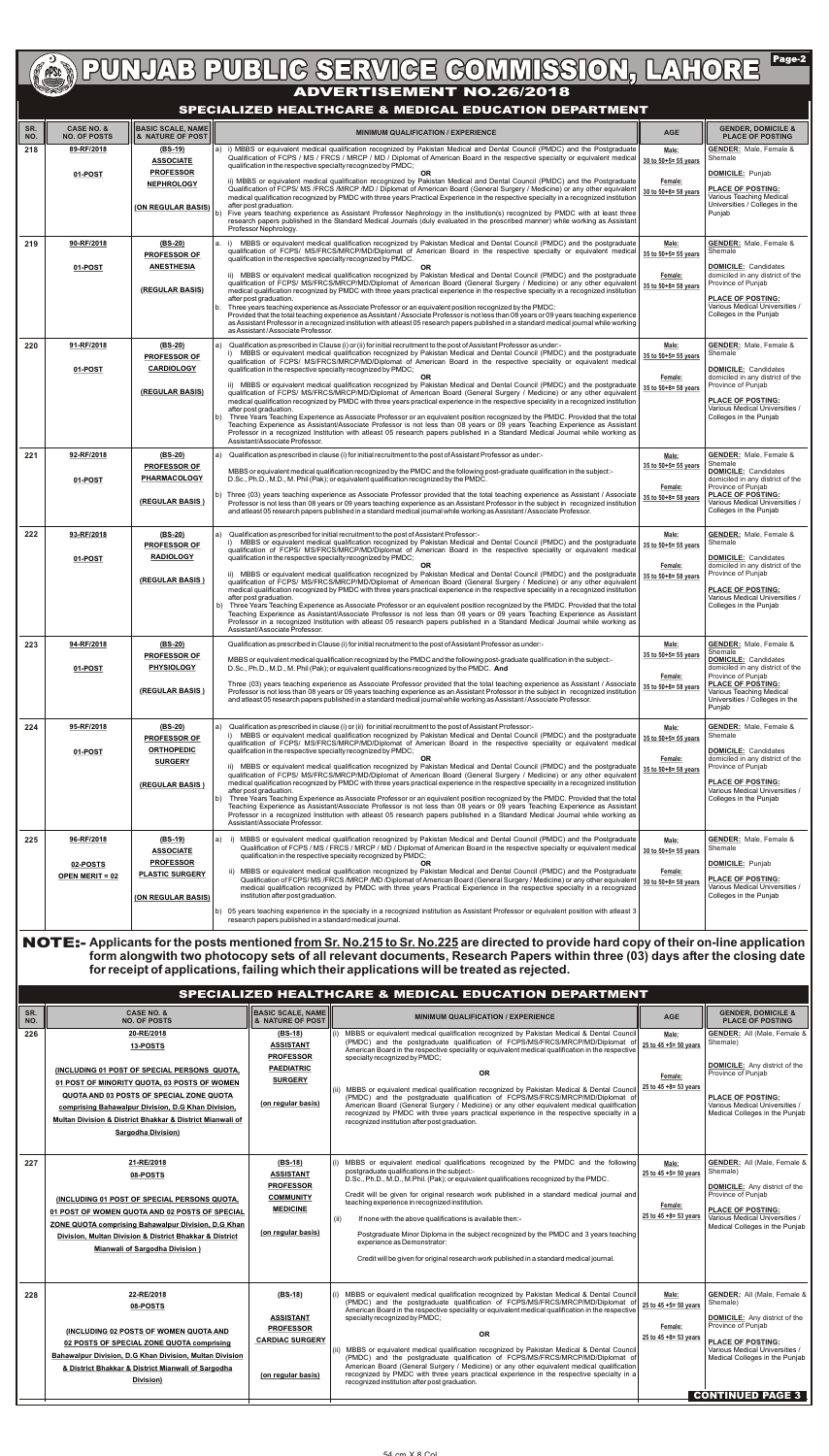| SR.<br>NO. | <b>CASE NO. &amp;</b><br><b>NO. OF POSTS</b>                                                                                                                                                                                                                                                                              | <b>BASIC SCALE, NAME</b><br>& NATURE OF POST                                                                           | <b>MINIMUM QUALIFICATION / EXPERIENCE</b><br><b>AGE</b>                                                                                                                                                                                                                                                                                                                                                                                                                                                                                                                                                                                                                                                                                                                                                                                                                                                                                                                                                                                                                | <b>GENDER, DOMICILE &amp;</b><br><b>PLACE OF POSTING</b>                                                                                                                                                                       |
|------------|---------------------------------------------------------------------------------------------------------------------------------------------------------------------------------------------------------------------------------------------------------------------------------------------------------------------------|------------------------------------------------------------------------------------------------------------------------|------------------------------------------------------------------------------------------------------------------------------------------------------------------------------------------------------------------------------------------------------------------------------------------------------------------------------------------------------------------------------------------------------------------------------------------------------------------------------------------------------------------------------------------------------------------------------------------------------------------------------------------------------------------------------------------------------------------------------------------------------------------------------------------------------------------------------------------------------------------------------------------------------------------------------------------------------------------------------------------------------------------------------------------------------------------------|--------------------------------------------------------------------------------------------------------------------------------------------------------------------------------------------------------------------------------|
| 229        | 23-RE/2018<br>14-POSTS<br>(INCLUDING 01 POST OF SPECIAL PERSONS QUOTA,<br>01 POST OF MINORITY QUOTA, 05 POSTS OF WOMEN<br>QUOTA AND 03 POSTS OF SPECIAL ZONE QUOTA<br>comprising Bahawalpur Division, D.G Khan Division,<br>Multan Division & District Bhakkar & District Mianwali of<br><b>Sargodha Division)</b>        | (BS-18)<br><b>ASSISTANT</b><br><b>PROFESSOR</b><br><b>PAEDIATRIC</b><br>(on regular basis)                             | MBBS or equivalent medical qualification recognized by Pakistan Medical & Dental Council<br>Male:<br>(i)<br>(PMDC) and the postgraduate qualification of FCPS/MS/FRCS/MRCP/MD/Diplomat of<br>25 to 45 +5= 50 years<br>American Board in the respective speciality or equivalent medical qualification in the respective<br>specialty recognized by PMDC;<br><b>OR</b><br>MBBS or equivalent medical qualification recognized by Pakistan Medical & Dental Council<br>Female:<br>(PMDC) and the postgraduate qualification of FCPS/MS/FRCS/MRCP/MD/Diplomat of<br>25 to 45 +8= 53 years<br>American Board (General Surgery / Medicine) or any other equivalent medical qualification<br>recognized by PMDC with three years practical experience in the respective specialty in a<br>recognized institution after post graduation.                                                                                                                                                                                                                                      | <b>GENDER:</b> All (Male, Female &<br>Shemale)<br><b>DOMICILE:</b> Any district of the<br>Province of Punjab<br><b>PLACE OF POSTING:</b><br>Various Medical Universities /<br>Medical Colleges in the Punjab                   |
| 230        | 24-RE/2018<br>01-POST                                                                                                                                                                                                                                                                                                     | (BS-18)<br><b>ASSISTANT</b><br><b>PROFESSOR</b><br><b>PAEDIATRIC</b><br><b>CARDIOLOGY</b><br>(on regular basis)        | MBBS or equivalent qualification recognized by the PMDC.<br>Male:<br>Registered with PMDC.<br>25 to 45 +5= 50 years<br>The following postgraduate qualification:<br>lc)<br>I) FCPS/MD/MRCP/Diplomat American Board in relevant speciality or equivalent qualification<br>recognized by PMDC.<br>OR<br>Female:<br>II) FCPS(Paediatrics)/MD(Paediatrics)/MRCP(Paediatrics)/Diplomat American Board<br>25 to 45 +8= 53 years<br>(Paediatrics) or equivalent qualification recognized by PMDC with one year experience after<br>post graduation in relevant speciality in an institution recognized by PMDC.<br>d) Three years experience after Postgraduation in the relevant speciality in an institution<br>recognized by PMDC.                                                                                                                                                                                                                                                                                                                                         | <b>GENDER:</b> All (Male, Female &<br>Shemale)<br><b>DOMICILE:</b> Any district of the<br>Province of Punjab<br><b>PLACE OF POSTING:</b><br>The Children's Hospital, Lahore,<br>Multan and Faisalabad                          |
| 231        | 25-RE/2018<br>07-POSTS<br>(INCLUDING 01 POST OF WOMEN QUOTA AND 01 POST<br>OF SPECIAL ZONE QUOTA comprising Bahawalpur<br>Division, D.G Khan Division, Multan Division & District<br><b>Bhakkar &amp; District Mianwali of Sargodha Division)</b>                                                                         | $(BS-18)$<br><b>ASSISTANT</b><br><b>PROFESSOR</b><br><b>GASTROENTEROLOGY</b><br>(on regular basis)                     | MBBS or equivalent medical qualification recognized by Pakistan Medical and Dental Council<br>Male:<br>and registered with Pakistan Medical and Dental Council; and<br>25 to 45 +5= 50 years<br>has postgraduate qualification of FCPS, MS, FRCS, MRCP or MD / Diplomat of American Board<br>in the specialty of Gastroenterology or equivalent medical qualification in the specialty of<br>Gastroenterology recognized by Pakistan Medical and Dental Council;<br>OR.<br>Female:<br>MBBS or equivalent medical qualification recognized by Pakistan Medical and Dental Council<br>25 to 45 +8= 53 years<br>and registered with Pakistan Medical and Dental Council; and<br>has postgraduate qualification of FCPS, MS, MRCP, MD or Diplomat of American Board<br>(General Surgery / Medicine) or any other equivalent medical qualification recognized by<br>Pakistan Medical and Dental Council and three years' practical experience after post-<br>graduation in the respective specialty in an institution recognized by Pakistan Medical and<br>Dental Council. | <b>GENDER:</b> All (Male, Female &<br>Shemale)<br><b>DOMICILE:</b> Any district of the<br>Province of Punjab<br><b>PLACE OF POSTING:</b><br>Various Medical Universities /<br>Colleges in the Punjab                           |
| 232        | 26-RE/2018<br>03-POSTS<br>(INCLUDING 01 POST OF SPECIAL ZONE QUOTA<br>comprising Bahawalpur Division, D.G Khan Division,<br>Multan Division & District Bhakkar & District Mianwali of<br><b>Sargodha Division )</b>                                                                                                       | $(BS-18)$<br><b>ASSISTANT</b><br><b>PROFESSOR</b><br><b>PAEDIATRIC CARDIAC</b><br><b>SURGERY</b><br>(on regular basis) | MBBS or equivalent qualification recognized by Pakistan Medical and Dental Council; and<br>Male:<br>Postgraduate qualification of FCPS, MS, FRCS, MRCP, M.D, Diplomat of American Board or<br>25 to 45 +5= 50 years<br>equivalent medical qualification in the respective specialty recognized by Pakistan Medical and<br>Dental Council:<br><b>OR</b><br>Postgraduate qualification of FCPS, MS, FRCS, MRCP, MD, Diplomat of American Board in<br>Female:<br>General Surgery or Medicine or any other equivalent medical qualification recognized by<br>25 to 45 $+8=$ 53 years<br>Pakistan Medical and Dental Council and three years practical experience after post-graduation<br>in the respective specialty in a recognized institution.<br>(iii) Three years' experience after post-graduation as Senior Registrar Paediatric Cardiac Surgery<br>from an institution recognized by Pakistan Medical and Dental Council.                                                                                                                                         | <b>GENDER:</b> All (Male, Female &<br>Shemale)<br><b>DOMICILE:</b> Any district of the<br>Province of Punjab<br><b>PLACE OF POSTING:</b><br>Various Medical Universities /<br>Medical Colleges in the Punjab                   |
| 233        | 27-RE/2018<br>23-POSTS<br><b>(INCLUDING 01 POST OF SPECIAL PERSONS QUOTA,</b><br>01 POST OF MINORITY QUOTA, 05 POSTS OF WOMEN<br>QUOTA AND 05 POSTS OF SPECIAL ZONE QUOTA<br>comprising Bahawalpur Division, D.G Khan Division,<br>Multan Division & District Bhakkar & District Mianwali of<br><b>Sargodha Division)</b> | $(BS-18)$<br><b>ASSISTANT</b><br><b>PROFESSOR</b><br><b>CARDIOLOGY</b><br>(on regular basis)                           | MBBS or equivalent medical qualification recognized by Pakistan Medical & Dental Council<br>Male:<br>(PMDC) and the postgraduate qualification of FCPS/MS/FRCS/MRCP/MD/Diplomat of<br>25 to 45 +5= 50 years<br>American Board in the respective speciality or equivalent medical qualification in the respective<br>specialty recognized by PMDC;<br><b>OR</b><br>MBBS or equivalent medical qualification recognized by Pakistan Medical & Dental Council<br>Female:<br>(PMDC) and the postgraduate qualification of FCPS/MS/FRCS/MRCP/MD/Diplomat of<br>25 to 45 +8= 53 years<br>American Board (General Surgery / Medicine) or any other equivalent medical qualification<br>recognized by PMDC with three years practical experience in the respective specialty in a<br>recognized institution after post graduation.                                                                                                                                                                                                                                             | <b>GENDER:</b> All (Male, Female &<br>Shemale)<br><b>DOMICILE:</b> Any district of the<br>Province of Punjab<br><b>PLACE OF POSTING:</b><br>Various Medical Universities /<br>Colleges / Special Institutions in<br>the Punjab |
| 234        | 28-RE/2018<br>07-POSTS<br>(INCLUDING 01 POST OF SPECIAL PERSON QUOTA,<br>04 POSTS OF WOMEN QUOTA AND 01 POST OF SPECIAL<br>ZONE QUOTA comprising Bahawalpur Division, D.G Khan<br>Division, Multan Division & District Bhakkar & District<br><b>Mianwali of Sargodha Division)</b>                                        | (BS-18)<br><b>ASSISTANT</b><br><b>PROFESSOR</b><br><b>OBSTETRICS &amp;</b><br><b>GYNAECOLOGY</b><br>(on regular basis) | MBBS or equivalent medical qualification recognized by Pakistan Medical & Dental Council<br>Male:<br>(i)<br>(PMDC) and the postgraduate qualification of FCPS/MS/FRCS/MRCP/MD/Diplomat of<br>25 to 45 +5= 50 years<br>American Board in the respective speciality or equivalent medical qualification in the respective<br>specialty recognized by PMDC;<br><b>OR</b><br>MBBS or equivalent medical qualification recognized by Pakistan Medical & Dental Council<br>Female:<br>(PMDC) and the postgraduate qualification of FCPS/MS/FRCS/MRCP/MD/Diplomat of<br>25 to 45 +8= 53 years<br>American Board (General Surgery / Medicine) or any other equivalent medical qualification<br>recognized by PMDC with three years practical experience in the respective specialty in a<br>recognized institution after post graduation.<br>NOTE:- For Sr. No.226 to Sr. No.234, please provide one (01) photocopy set of all documents by 24-09-2018.                                                                                                                        | <b>GENDER:</b> All (Male, Female &<br>Shemale)<br><b>DOMICILE:</b> Any district of the<br>Province of Punjab<br><b>PLACE OF POSTING:</b><br>Various Medical Universities /<br>Colleges in the Punjab                           |

| SR.<br>NO. | <b>CASE NO. &amp;</b><br><b>NO. OF POSTS</b>                                                                                                                                                                                                                   |                                                                      | <b>BASIC SCALE, NAME</b><br>& NATURE OF POST |                                                                                                                                                                                                                                                                                                                                                                                                                                                                                                                                                                                                                                                                                                                                                                                                                      | <b>MINIMUM QUALIFICATION / EXPERIENCE</b> |                                                                                                                                                                                   |                                                                    | <b>GENDER, DOMICILE &amp;</b><br><b>PLACE OF POSTING</b>                                                                                                                                        |
|------------|----------------------------------------------------------------------------------------------------------------------------------------------------------------------------------------------------------------------------------------------------------------|----------------------------------------------------------------------|----------------------------------------------|----------------------------------------------------------------------------------------------------------------------------------------------------------------------------------------------------------------------------------------------------------------------------------------------------------------------------------------------------------------------------------------------------------------------------------------------------------------------------------------------------------------------------------------------------------------------------------------------------------------------------------------------------------------------------------------------------------------------------------------------------------------------------------------------------------------------|-------------------------------------------|-----------------------------------------------------------------------------------------------------------------------------------------------------------------------------------|--------------------------------------------------------------------|-------------------------------------------------------------------------------------------------------------------------------------------------------------------------------------------------|
| 235        | 06-RD/2018<br>(BS-18)<br><b>SENIOR REGISTRAR</b><br>21-POSTS<br><b>CARDIAC SURGERY</b><br>Open Merit<br>$= 10$<br>Special Person Quota = 01<br>(ON REGULAR BASIS)<br><b>Minority Quota</b><br>$= 01$<br>Women Quota<br>$= 0.5$<br>Special Zone Quota<br>$= 04$ |                                                                      |                                              | MBBS or equivalent medical qualification recognized by Pakistan Medical and Dental Council<br>(PMDC) and the postgraduate qualification of FCPS/MS/FRCS/MRCP/MD/Diplomat of<br>American Board in the respective specialty or equivalent medical qualification in the respective<br>specialty recognized by Pakistan Medical and Dental Council;<br>OR.<br>MBBS or equivalent medical qualification recognized by Pakistan Medical and Dental Council<br>(PMDC) and the postgraduate qualification of FCPS/MS/FRCS/MRCP/MD/Diplomat of<br>American Board (General Surgery / Medicine) or any other equivalent medical qualification<br>recognized by Pakistan Medical and Dental Council with three (03) years practical experience in<br>the respective specialty in a recognized institution after post-graduation. |                                           |                                                                                                                                                                                   | Male:<br>25 to 45 +5= 50 years<br>Female:<br>25 to 45 +8= 53 years | <b>GENDER:</b> Male, Female &<br>Shemale<br><b>DOMICILE: Candidates</b><br>domiciled in any district of the<br>Province of Punjab.<br><b>PLACE OF POSTING:</b><br>Various Teaching Hospitals in |
|            | (Special Zone Quota comprising Bahawalpur Division, Dera<br>Ghazi Khan Division, Multan Division and District Bhakhar and<br>District Mianwali of Sargodha Division)                                                                                           |                                                                      |                                              |                                                                                                                                                                                                                                                                                                                                                                                                                                                                                                                                                                                                                                                                                                                                                                                                                      |                                           |                                                                                                                                                                                   |                                                                    | the Punjab                                                                                                                                                                                      |
| SR.<br>NO. | <b>CASE NO. &amp;</b><br><b>NO. OF POSTS</b>                                                                                                                                                                                                                   | <b>IBASIC SCALE. NAME &amp;I</b><br><b>NATURE OF POST</b>            |                                              | <b>MINIMUM QUALIFICATION /</b><br><b>EXPERIENCE</b>                                                                                                                                                                                                                                                                                                                                                                                                                                                                                                                                                                                                                                                                                                                                                                  | <b>AGE</b>                                | <b>GENDER. DOMICILE &amp;</b><br><b>PLACE OF POSTING</b>                                                                                                                          |                                                                    | <b>SYLLABUS FOR WRITTEN</b><br><b>EXAMINATION/ TEST (IF HELD)</b>                                                                                                                               |
| 236        | 05-RD/2018<br>04-POST                                                                                                                                                                                                                                          | $(BS-17)$                                                            |                                              | Master in Commerce (M.Com) from a recognized University.                                                                                                                                                                                                                                                                                                                                                                                                                                                                                                                                                                                                                                                                                                                                                             | Male:<br>21 to $31 + 5 = 36$ years        | <b>GENDER:</b> Male, Female &<br>Shemale                                                                                                                                          |                                                                    | One paper MCQ type written test of 100 Marks<br>and 90 minutes duration. Syllabus is as under:-                                                                                                 |
|            | $= 02$<br>Open Merit<br>Women Quota<br>$= 01$<br>Special Zone Quota = 01<br>(Special Zone Quota comprising Bahawalpur<br>Division, Dera Ghazi Khan Division, Multan<br>Division and District Bhakhar and District<br>Mianwali of Sargodha Division)            | <b>BUDGET &amp;</b><br><b>ACCOUNTS OFFICER</b><br>(ON REGULAR BASIS) |                                              |                                                                                                                                                                                                                                                                                                                                                                                                                                                                                                                                                                                                                                                                                                                                                                                                                      | Female:<br>21 to $31 + 8 = 39$ years      | <b>DOMICILE: Candidates</b><br>domiciled in any district of<br>the Province of Puniab.<br>b) General Knowledge,<br><b>PLACE OF POSTING:</b><br>All Punjab<br>and Computer Skills. |                                                                    | a) Qualification related questions (80%)<br>(20%)<br>Pakistan Studies, Everyday Science,<br>Basic Mathematics, Urdu, English                                                                    |
|            |                                                                                                                                                                                                                                                                |                                                                      |                                              | <b>EXCISE, TAXATION &amp; NARCOTICS CONTROL DEPARTMENT</b>                                                                                                                                                                                                                                                                                                                                                                                                                                                                                                                                                                                                                                                                                                                                                           |                                           |                                                                                                                                                                                   |                                                                    |                                                                                                                                                                                                 |

# **ADVERTIGE COMMISSION, LAHORE** Page-3

### **SPECIALIZED HEALTHCARE & MEDICAL EDUCATION DEPARTMENT**

## **SPECIALIZED HEALTHCARE & MEDICAL EDUCATION DEPARTMENT**

CONTINUED PAGE 4

**SR. NO.**

**237**

# EXCISE & TAXATION INSPECTOR (BS-16)

### ONE HUNDRED THIRTY SEVEN (137) POSTS

### (INCLUDING 29 POSTS RESERVED FOR WOMEN QUOTA, 05 POSTS RESERVED FOR SPECIAL PERSON QUOTA AND 06 POSTS RESERVED FOR MINORITY QUOTA) ON REGULAR BASIS

|                |             |                                       | THE BREAKS UP OF THE POSTS ARE AS UNDER:-                  |                             |                                                |                                |                       |                                        |
|----------------|-------------|---------------------------------------|------------------------------------------------------------|-----------------------------|------------------------------------------------|--------------------------------|-----------------------|----------------------------------------|
| Sr.<br>No.     | Case<br>No. | Name of<br><b>Directorate</b>         | <b>Name of</b><br><b>Districts</b>                         | <b>Open</b><br><b>Merit</b> | 3%<br><b>Special</b><br><b>Person</b><br>Quota | 5%<br><b>Minority</b><br>Quota | 15%<br>Women<br>Quota | <b>Total</b><br>No. of<br><b>Posts</b> |
|                | 10-RJ/2018  | Directorate General,<br>N&C, Punjab   | All Punjab                                                 | 05                          |                                                |                                | 02                    | 07                                     |
| $\overline{2}$ | 11-RJ/2018  | <b>Additional Director</b><br>General | All Punjab                                                 | 02                          |                                                |                                |                       | 02                                     |
| 3              | 12-RJ/2018  | Region-A&B, Lahore                    | Lahore (excluding Kasur,<br>Sheikhupura, Nankana<br>Sahib) | 12                          | 02                                             |                                | 05                    | 19                                     |
| 4              | 13-RJ/2018  | Region-C, Lahore                      | Kasur, Sheikhupura,<br>Nankana Sahib (excluding<br>Lahore) | 12                          |                                                |                                | 02                    | 14                                     |